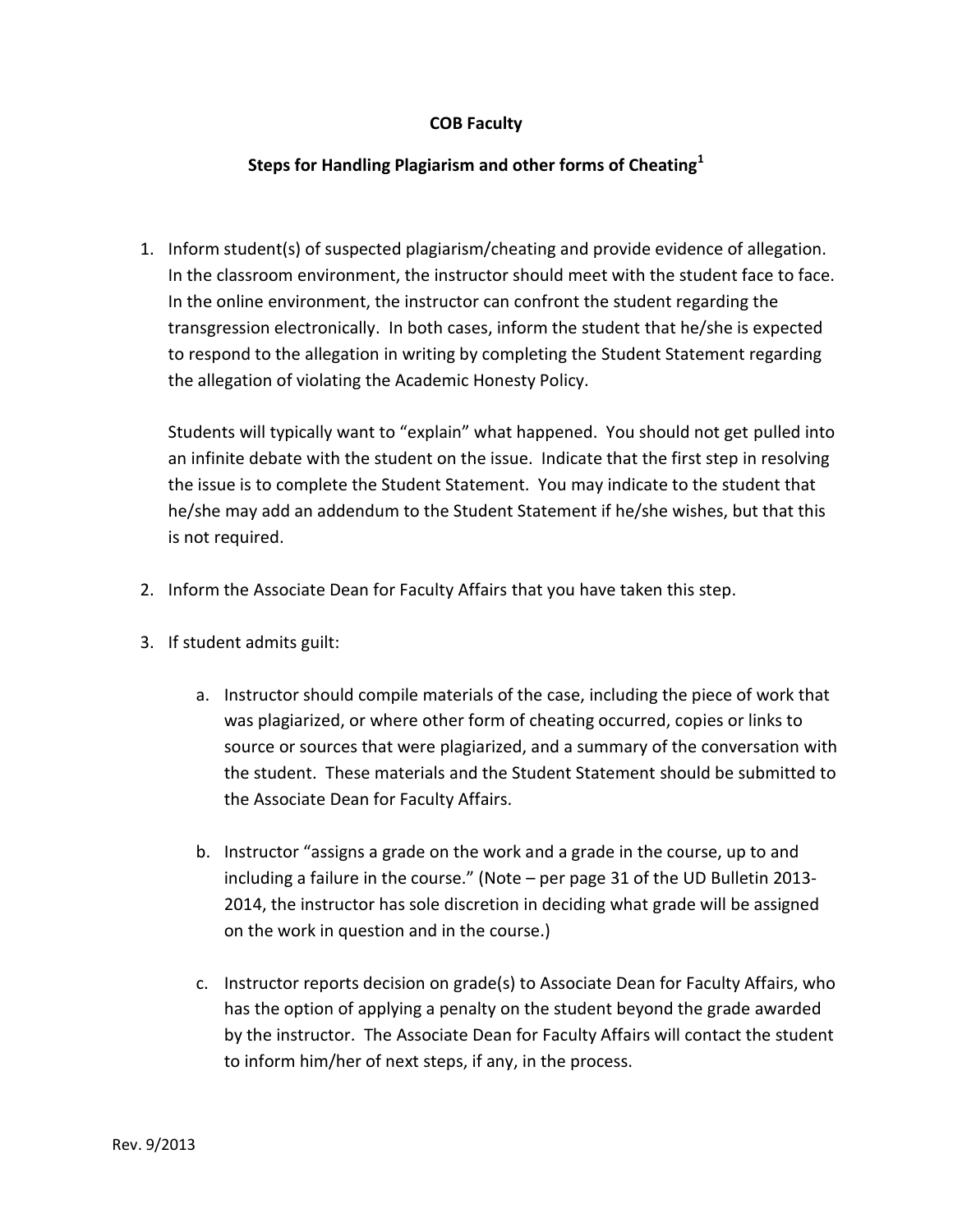- 4. If student claims innocence:
	- a. Instructor should compile materials of the case, including the piece of work that was plagiarized, or where cheating occurred, copies or links to source or sources that were plagiarized, and a summary of the conversation or correspondence with the student. These materials and the Student Statement should be submitted to the Associate Dean for Faculty Affairs. The student should be informed of this action by the instructor.
	- b. Associate Dean for Faculty Affairs forwards case to COB Academic Review Board (ARB).
	- c. ARB holds a hearing at which student represents him or herself and is invited to present his or her case and answer questions from the committee. The committee's charge is to "decide solely on whether the student did plagiarize [or commit other act(s) of cheating], and will base its decision only on the evidence, not on mitigating or extenuating circumstances (p. 31, UD Bulletin 2013-2014)."
	- d. The decision by the ARB is communicated to the Associate Dean for Faculty Affairs and to the faculty member who brought forth the charge.
	- e. If the decision is guilty:

1). Instructor "assigns a grade on the work and a grade in the course, up to and including a failure in the course." (Note – per page 31 of the UD Bulletin 2013-2014, the instructor has sole discretion in deciding what grade will be assigned on the work in question and in the course.)

2.) Instructor reports the decision on the grade(s) to Associate Dean for Faculty Affairs, who holds a hearing with the student and has the option of applying a penalty on the student beyond the grade awarded by the instructor, up to and including dismissal from the university.

- f. If decision is innocent:
	- 1.) Instructor shall compute a grade for the piece of work and the course without regard to the alleged offense, but based solely on an